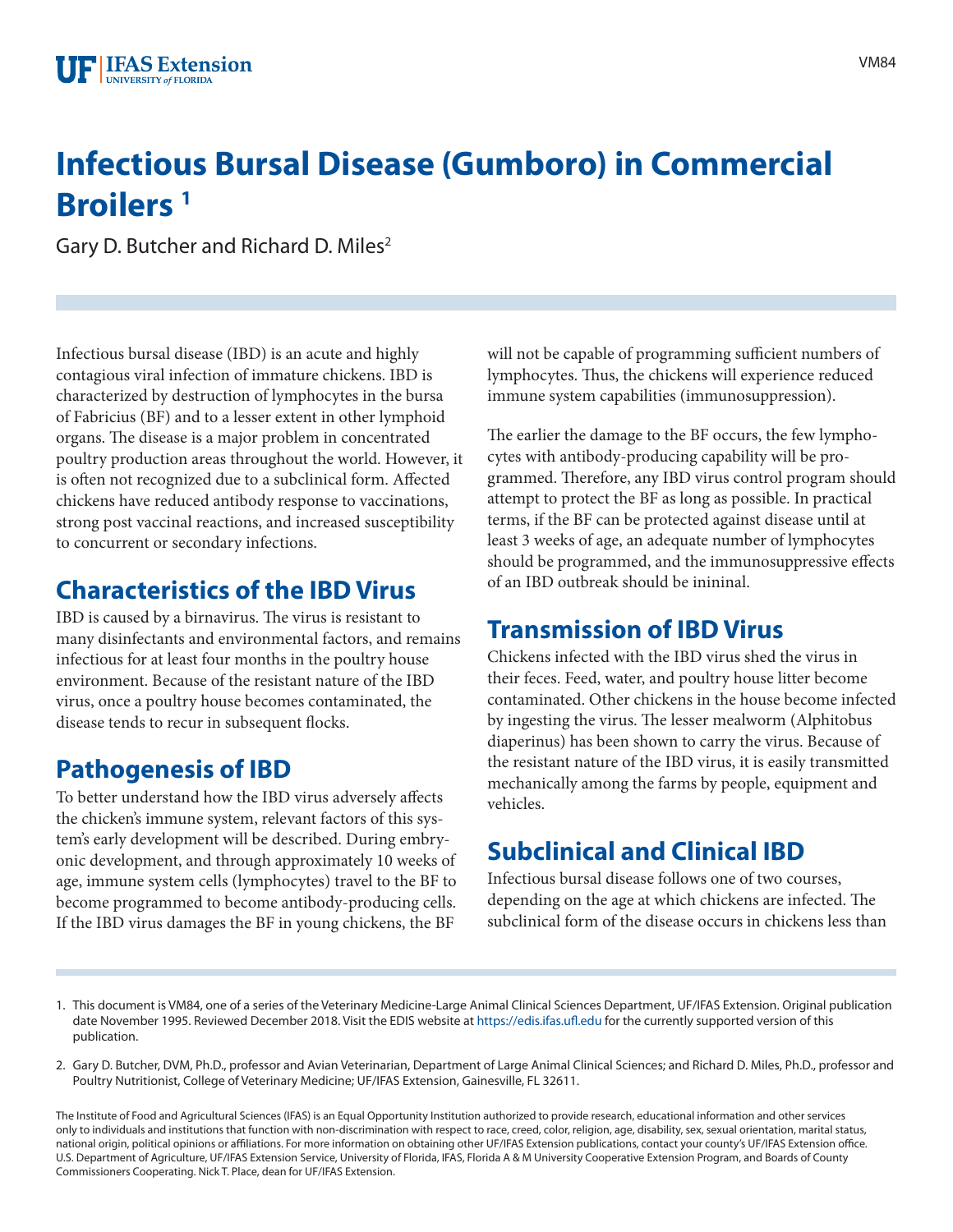3 weeks of age. Chickens present no clinical signs of disease, but experience permanent and severe inirnunosuppression. The reason young chickens exhibit no clinical signs of disease is not known. However, immunosuppression occurs due to damage to the BF. The majority of field infections are subclinical, and this form is the more economically important form of the disease.

Broiler integrations commonly have farms described as problem farms. Broilers grown on these farms typically have poor body weights and feed conversions, high mortality, excessive reactions to respiratory vaccines, and high rates of condemnation at processing. In many cases, investigations have shown that these farms are heavily contaminated with the IBD virus. The poor performance of the broilers is due to factors relating to immunosuppression caused by subclinical IBD.

The clinical form of IBD usually occurs in chickens from 3 to 6 weeks of age. The clinical disease has a sudden onset, and the mortality rate in the flock increases rapidly. Clinical signs of disease include dehydration, trembling, ruffled feathers, vent pecking, and depression. Affected chickens experience a transient immunosuppression. On necropsy, the principle lesions are found in the BF.

#### **Gross Lesions**

Initially, the BF is swollen (inflamed); appears edematous and hyperemic; and has a gelatinous yellowish transudate covering the serosal surface. Hemorrhage and areas of necrosis may be present in more severe cases. Five days after infection, the BF diminishes in size rapidly (atrophies).

Necrosis and depletion of lymphocytes also occur in the secondary lymphoid organs, including the spleen, glands of Harder, and cecal tonsils. These organs are typically affected less severely than the BF and may recover following infection.

Hemorrhage may be present in the thigh and pectoral muscles, because the IBD virus interferes with the normal blood clotting mechanism. The kidneys may appear swollen in birds that die or that are in the advanced stages of the disease. Such lesions probably result form severe dehydration, not direct viral damage.

#### **Microscopic Lesions**

Microscopically, lymphocyte necrosis is present in the BF within 36 hours after infection. By 48 hours, few lymphocytes are present. Edema, hyperemia, and inflammatory cell infiltration are evident, which account for the enlarged BF

during the initial days following IBD virus infection. By 8 to 12 days after infections, the BF is shrunken to less than one-fourth of its original size. The lymphoid follicles are cystic and depleted of lymphocytes. The epithelium lining the BF is irregular and infolded. Fibroplasia is present in the interfollicular connective tissue.

In severe cases of IBD, all the follicles are affected simultaneously. In less severe cases, only scattered follicles are affected, and the lesions spread to other follicles. Typically, the follicles in the tips of bursal folds are affected first. Factors that determine the severity of an infection include virulence of the IBD virus, concentration of IBD virus exposure, level of immunity against IBD virus, and management factors.

#### **Diagnosis of IBD**

Diagnosis of IBD involves consideration of the flocks' history, and of the clinical signs and lesions. Obviously, chickens less than 3 weeks of age present no clinical signs of disease, while chickens greater than 3 weeks of age present clinical signs as described. The severity of the clinical signs will depend upon the factors described. Confirmation of a diagnosis of clinical IBD can be made at necropsy by examining the BF during the early stages of disease for characteristic gross lesions.

During later stages of disease it is difficult to confirm a diagnosis of IBD by examining only shrunken, atrophied BF, as other diseases (for example, Marek's disease, mycotoxicosis) produce similar changes. In birds less than 3 weeks of age or in young chickens with maternal antibodies, IBD virus infections are usually subclinical. Thus, typical clinical signs are not present, and diagnosis should be supported by histopathologic study of suspect BF, serologic studies, or by virus isolation.

# **Prevention and Control of IBD**

An effective IBD prevention and control program must involve an effective breeder vaccination program, an effective biosecurity program, and an effective broiler vaccination program. Immunization of breeders is an important part of the IBD control program. Antibodies produced by the hen are passed through the egg to the broiler chick. These maternal antibodies, if present in adequate levels, protect the chicks against subclinical IBD. An example of a comprehensive breeder vaccination program where subclinical IBD is a problem might have a vaccine schedule such as this: at 12 to 15 days of age—IBD live; at 30 to 33 days of age—IBD